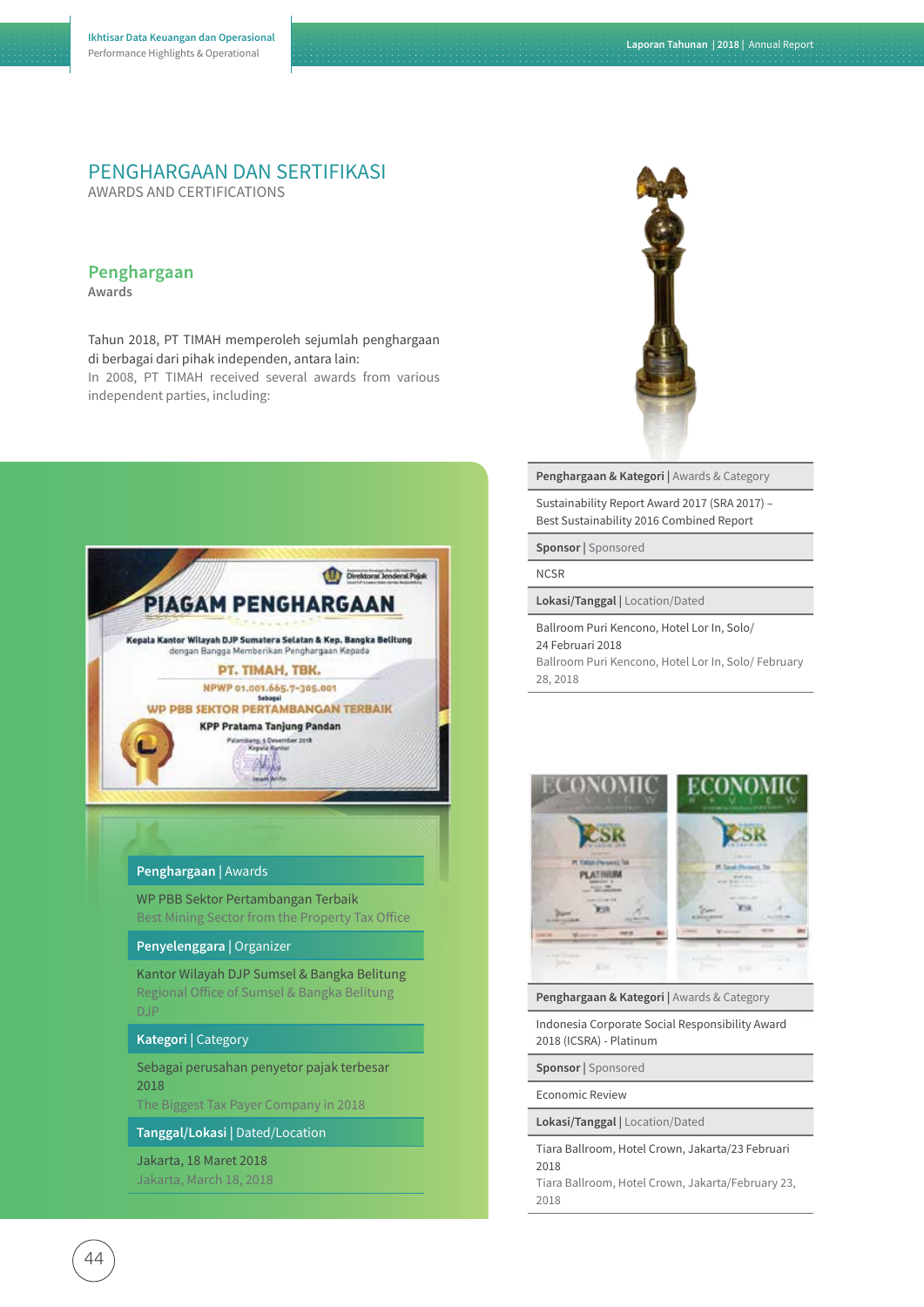

**Penghargaan & Kategori |** Awards & Category

Apresiasi kinerja memuaskan BUMN & CEO BUMN 2018 2018 Most Excellent Appreciation for SOEs & SOE CEOs

**Sponsor |** Sponsored

Economic Review

**Lokasi/Tanggal |** Location/Dated

Ramayana Ballroom, Hotel Prama Grand Preanger, Bandung/ 2 Maret 2018

Ramayana Ballroom, Hotel Prama Grand Preanger, Bandung/ March 2, 2018



#### **Penghargaan & Kategori |** Awards & Category

Indonesia Corporate Secretary & Corporate Communication Award-Ii-18 & Indonesia It Award-I-2018 – Platinum Corporate Secretary & Corporate Communication

**Sponsor |** Sponsored

Economic Review

**Lokasi/Tanggal |** Location/Dated

Tiara Ballroom, Hotel Crown, Jakarta/2 Maret 2018 Tiara Ballroom, Hotel Crown, Jakarta/March 2, 2018



**Penghargaan & Kategori |** Awards & Category

Indonesia Most Innovative Business award 2018

**Sponsor |** Sponsored

Warta Ekonomi

**Lokasi/Tanggal |** Location/Dated

Sari Pan Pacific Hotel /23 Maret 2018 Sari Pan Pacific Hotel /March 23, 2018



**Penghargaan & Kategori |** Awards & Category

Most Innovative Ijarah Deal in Southeast Asia 2017

**Sponsor |** Sponsored

Alpha Southeast Asia

**Lokasi/Tanggal |** Location/Dated

6 April 2018 April 6, 2018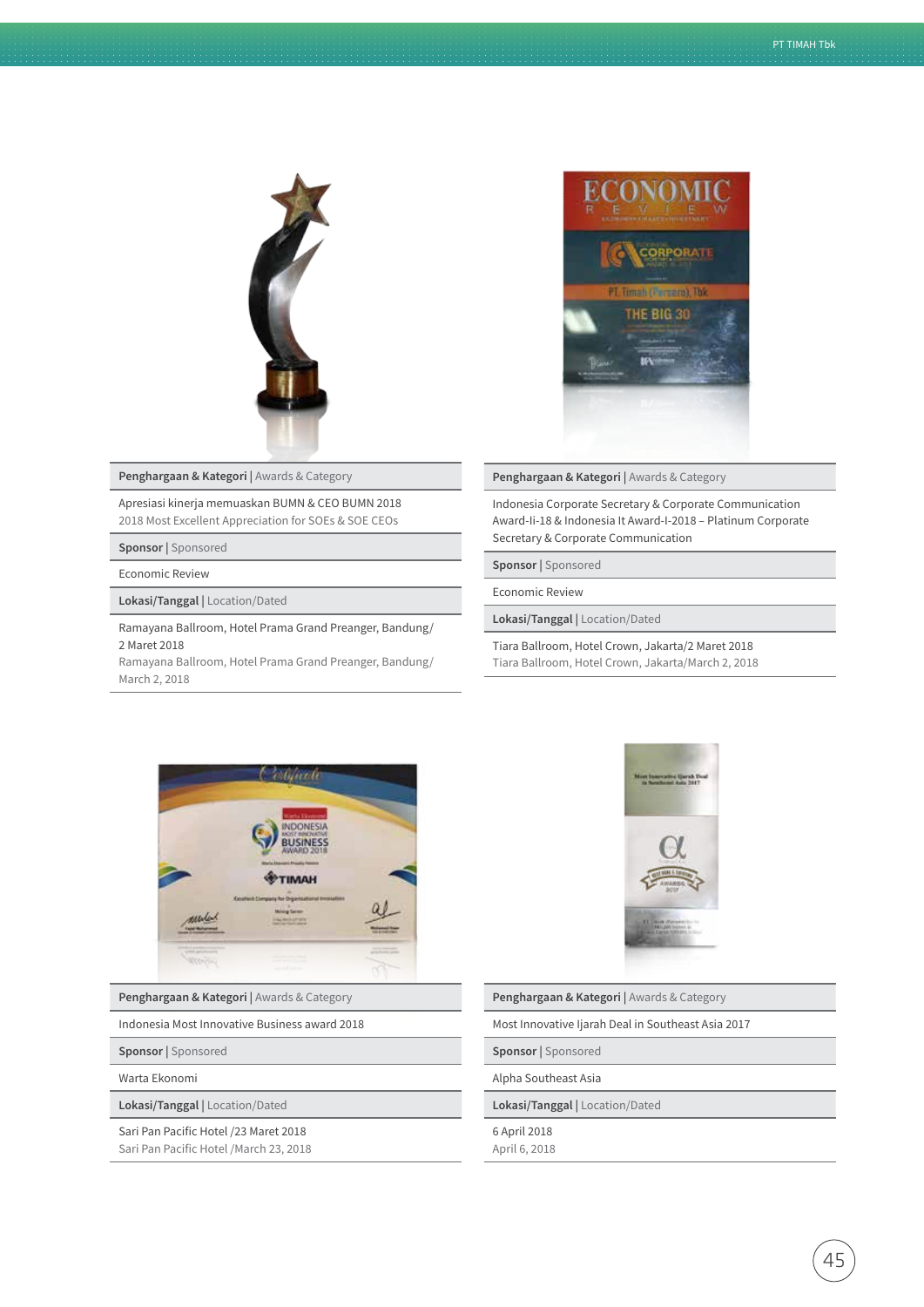

**Penghargaan & Kategori |** Awards & Category

#### WE Top 100 Enterprises

**Sponsor |** Sponsored

Warta Ekonomi

**Lokasi/Tanggal |** Location/Dated

Balai Kartini/29 Juni 2018 Balai Kartini/June 29, 2018



**Penghargaan & Kategori |** Awards & Category

Srikehati Award

**Sponsor |** Sponsored

SWA

**Lokasi/Tanggal |** Location/Dated

Ball Room Hotel Ayana – Mid Plaza/11 Juli 2018 Ball Room Hotel Ayana – Mid Plaza/July 11, 2018



**Penghargaan & Kategori |** Awards & Category

7th Anugerah BUMN 2018 - Juara II Kategori Daya Saing Global Terbaik

7th SOE Award of 2018 - Second Winner of Best Global Competence Category

**Sponsor |** Sponsored

BUMN Track

**Lokasi/Tanggal |** Location/Dated

Ballroom Hotel JW Marriot; Jakarta/9 Agutus 2018 Ballroom Hotel Jw Marriot; Jakarta/August 9, 2018



**Penghargaan & Kategori |** Awards & Category

Anugerah Perusahaan Tbk Peringkat 2 Katagori Perusahaan Logam dan Mineral Lainnya Sektor Pertambangan Tbk Public Company Award, Second Rank on Mining and Other Minerals Public Company Category

**Sponsor |** Sponsored

Economic Review

**Lokasi/Tanggal |** Location/Dated

Jakarta/19 September 2018

Jakarta/September 19, 2018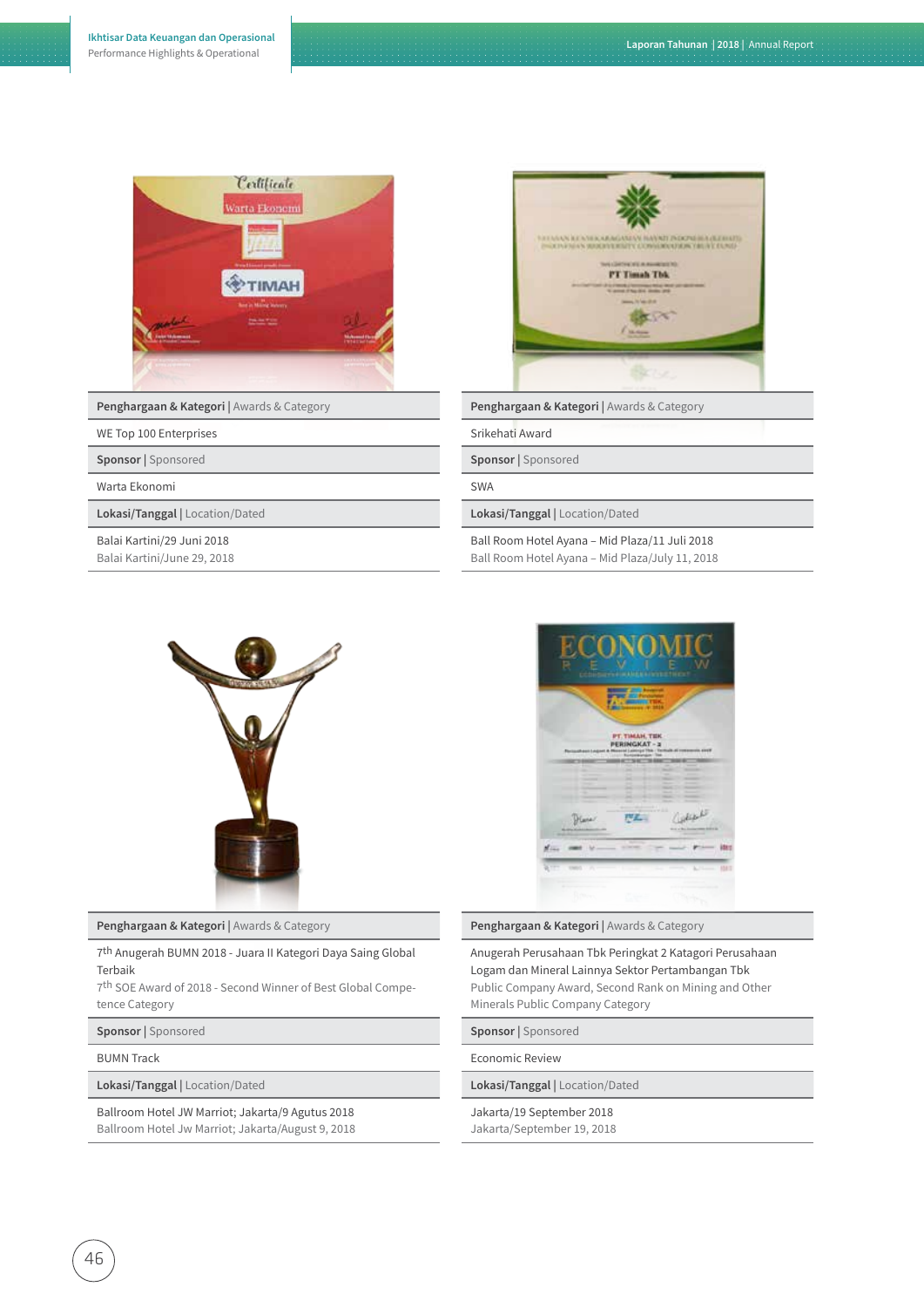

### **Sertifikasi Sertifications**

# SGS AH PERSE **HU'LGALL-TAN SGSSGS**

#### **Penerima |** Receivant

#### PT TIMAH Tbk

**Jenis Sertifikat | Type of Certification** 

ISO 9001: 2008

**Institusi Pemberi Sertifikat | Certification Institution** 

PT SGS Indonesia

**Periode Berlaku | Certification Period** 18 April 2016 – 15 September 2018

April 18, 2016 – September 15, 2018

#### **Penghargaan & Kategori |** Awards & Category

Anugerah Perusahaan Tbk Peringkat 1 The Best Indonesia Category Finance Other Metals & Minerals Public Company 2018 Public Company Award, First Winner of Finance Other Metals & Minerals of 2018

#### **Sponsor |** Sponsored

Economic Review

**Lokasi/Tanggal |** Location/Dated

Jakarta/19 September 2018 Jakarta/September 19, 2018



#### **Penerima |** Receivant

PT TIMAH Tbk

**Jenis Sertifikat | Type of Certification** 

ISO 9001: 2015

**Institusi Pemberi Sertifikat |** Certification Institution

PT SGS Indonesia

**Periode Berlaku | Certification Period** 

20 Mei 2017 – 20 Februari 2020 May 20, 2017 – February 20, 2020

4,